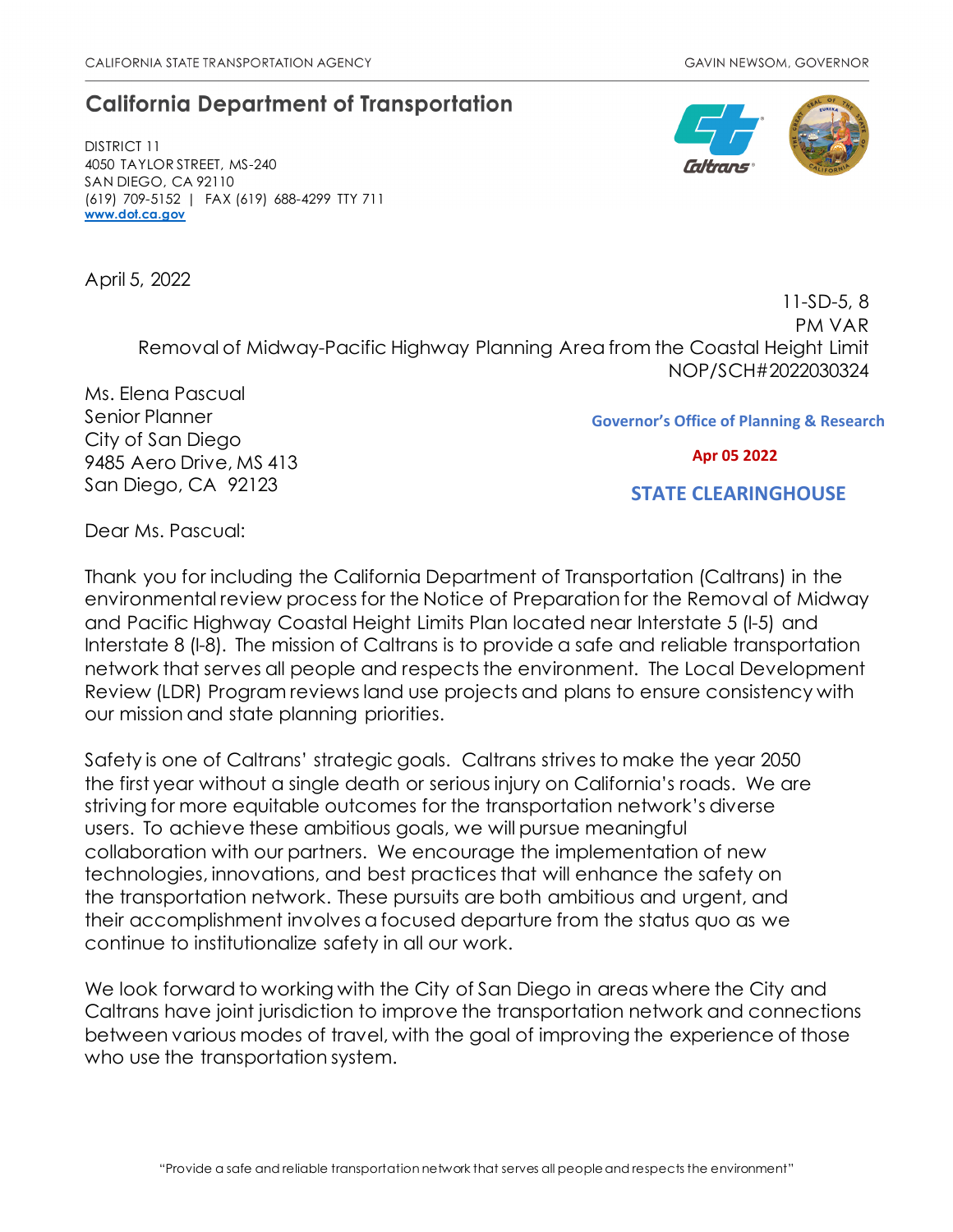Ms. Elena Pascual, Senior Planner April 5, 2022 Page 2

Caltrans has the following comments:

Due to the proximity to the San Diego International Airport, coordination with the San Diego County Regional Airport Authority regarding safety and air traffic is recommended.

## **Glint/Glare**

The proximity of the project site to I-5 and I-8 raises some concerns regarding potential glint and glare that could pose a potential risk to motorists traveling on I-5 and I-8. The project's potential glint and glare characteristics should be considered as part of the City's considerations. Caltrans would want to ensure that all lighting, including reflected sunlight and reflected night lighting, should be placed and/or shielded so as not to be hazardous to vehicles traveling on I-5 and I-8.

## **Environmental**

Should future projects based upon the changes enacted from the Removal of Midway-Pacific Highway Planning Area from the Coastal Height Limit have elements and/or mitigation measures that affect Caltrans Right-of-Way, Caltrans would welcome the opportunity to be a Responsible Agency under the California Environmental Quality Act (CEQA).

## **Right-of-Way**

- Per Business and Profession Code 8771, perpetuation of survey monuments by a licensed land surveyor is required, if they are being destroyed by any construction.
- Any work performed within Caltrans' R/W will require discretionary review and approval by Caltrans and an encroachment permit will be required for any work within the Caltrans' R/W prior to construction.

Additional information regarding encroachment permits may be obtained by contacting the Caltrans Permits Office at (619) 688-6158 or emailing [D11.Permits@dot.ca.gov](mailto:D11.Permits@dot.ca.gov) or by visiting the website at <https://dot.ca.gov/programs/traffic-operations/ep>. Early coordination with Caltrans is strongly advised for all encroachment permits.